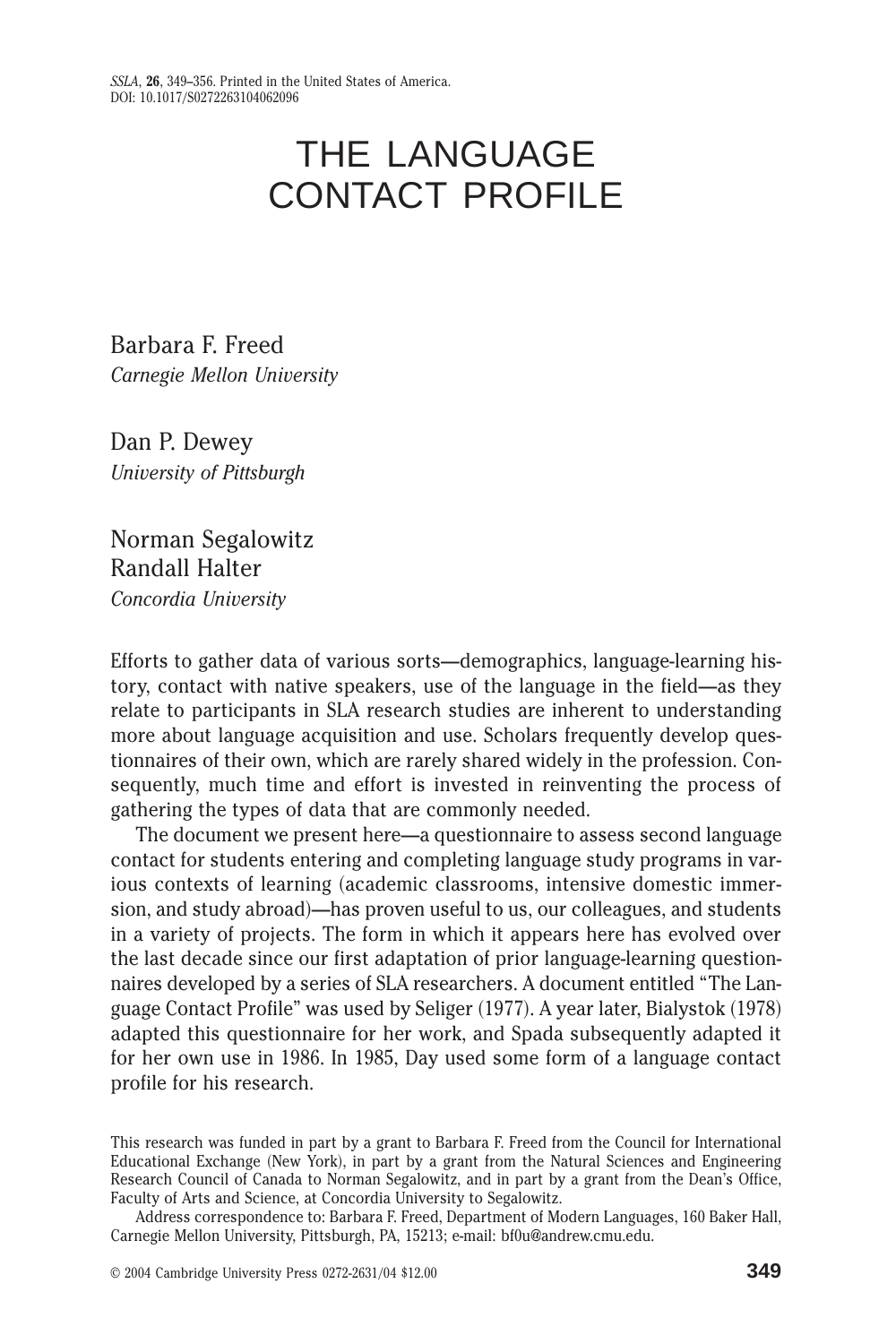In 1990, Freed refined and expanded what she came to call the Language Contact Profile (LCP) in her first project on the effects of language learning in a study abroad context and used it again in 1995. Since then, it has been continuously fine-tuned and has been used in a number of complementary studies. In 2001 we explored the best possible ways to elicit information that we deemed useful for students studying in a variety of contexts. This version has since been used by colleagues and students in a number of projects (Paige, Cohen, Kappler, Chi, & Lassegard, 2002; Dewey, 2002; Kohro, 2001; Mendelson, in preparation).

Because we are asked with great frequency to share copies of the LCP and because it was an integral research instrument in the studies reported in this issue (Freed, Segalowitz,  $&$  Dewey; Segalowitz  $&$  Freed), numerous anonymous *SSLA* reviewers requested a detailed version of it. In the following pages, two versions of the LCP are presented: a pretest version to be used at the beginning of a study, and a posttest version to be given at the conclusion of a study abroad project. We welcome communications from colleagues as to the use they have made of the LCP and productive changes that they have made to it.

#### **REFERENCES**

- Bialystok, E.  $(1978)$ . Language skills and the learners: The classroom perspective. In C. Blatchford & J. Schachter (Eds.), *On TESOL '78* (pp. 224–231). Washington, DC: TESOL.
- Day, R. (1985). The use of the target language in context and second language proficiency. In S. Gass & C. Madden (Eds.), *Input in second language acquisition* (pp. 69–95). Rowley, MA: Newbury House.
- Dewey, D. (2002). The effects of study context and environment on the acquisition of reading by students of Japanese as a second language during study-abroad and intensive domestic immersion. Unpublished doctoral dissertation, Carnegie Mellon University, Pittsburgh, PA+
- Freed, B. F. (1990). Language learning in a study abroad context: The effects of interactive and noninteractive out-of-class contact on grammatical achievement and oral proficiency. In J. E. Alatis (Ed.), Georgetown University Round Table on Languages and Linguistics: Linguistics, language teach*ing, and language acquisition: The interdependence of theory, practice, and research* (pp. 459– 477). Washington, DC: Georgetown University Press.
- Freed, B. F. (1995). What makes us think that students who study abroad become fluent? In B. F. Freed (Ed.), *Second language acquisition in a study abroad context* (pp. 123–148). Amsterdam: Benjamins.
- Kohro, Y. (2001). A pilot study of the linguistic impact of study abroad experiences on the writing of Japanese college ESL learners in America. *JACET [The Japan Association of College English Teachers] Bulletin*, *33*, 57–72+
- Mendelson, V. (in preparation). Spain or bust: Assessment and student perceptions out-of-class contact and oral proficiency in a study abroad context. Unpublished doctoral dissertation, University of Massachusetts, Amherst.
- Paige, R. M., Cohen, A., Kappler, B., Chi, J., & Lassegard, J. (2002). *Maximizing study abroad*. Minneapolis: University of Minnesota Press.
- Seliger, H. (1977). Does practice make perfect? A study of interaction patterns and L2 competence. *Language Learning*, *27*, 263–278+
- Spada, N. (1986). The interaction between types of contact and types of instruction: Some effects on the second language proficiency of adult learners+ *Studies in Second Language Acquisition*, *8*, 181–199+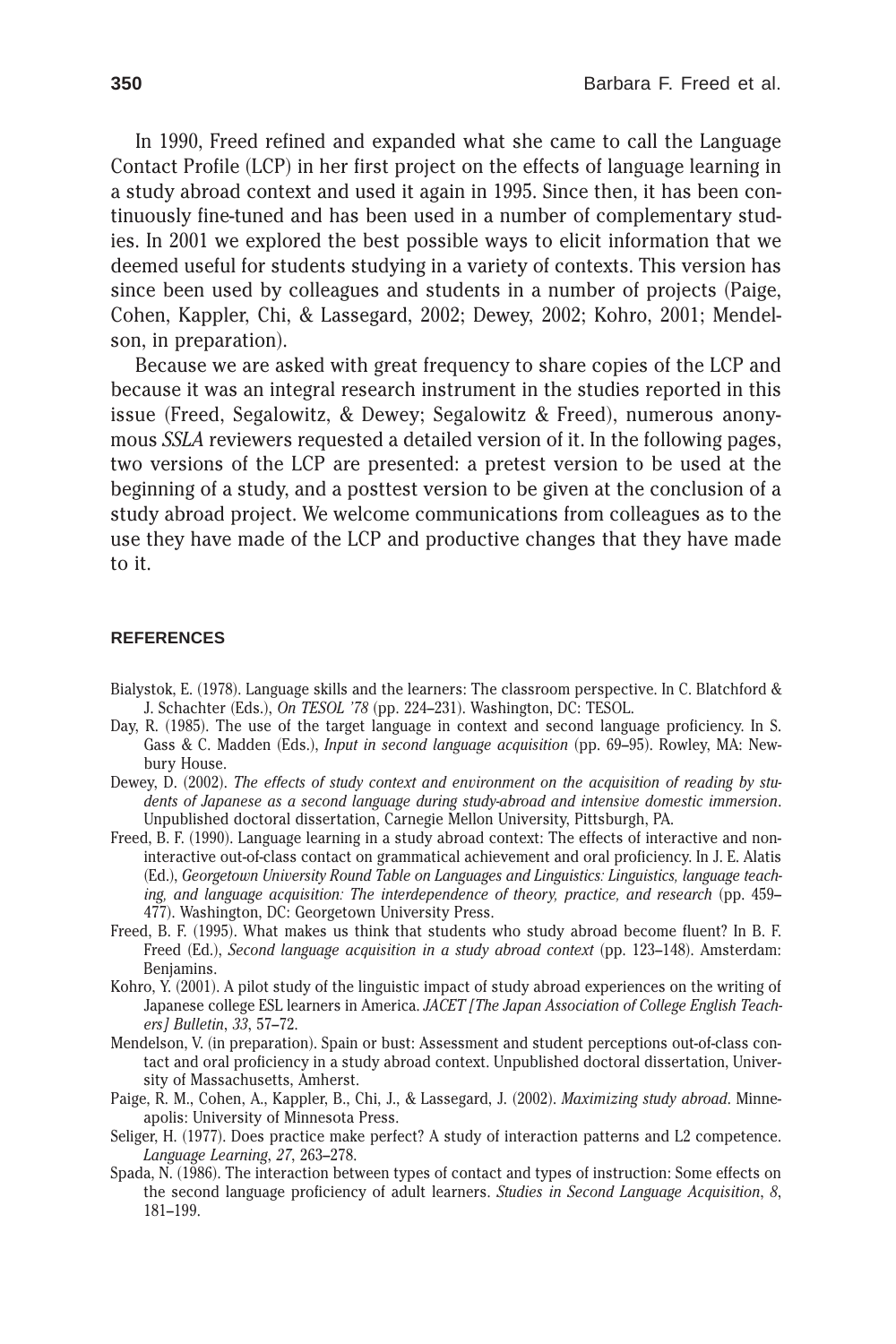## PRETEST VERSION OF THE LANGUAGE CONTACT PROFILE

## **PROJECT: ACQUISITION OF SPANISH AS A SECOND LANGUAGE**

The responses that you give in this questionnaire will be kept confidential. This cover sheet is to allow the researcher to associate your responses with your name if needed. However, only the people entering your responses into the computer will see this name. An identification number will be used in place of your name when referring to your responses in publications. Every effort will be made to keep your responses confidential.

Thank you for your cooperation. The information that you provide will help us to better understand the backgrounds of students who are studying Spanish in various contexts. Your honest and detailed responses will be greatly appreciated.

Name:

#### **Part 1: Background Information**

1. Gender: Male / Female

2. Age:

3. Country of birth:  $\overline{\phantom{a}}$ 

4. What is your native language? 1) English 2) Spanish 3) Other  $\equiv$ 

5. What language $(s)$  do you speak at home? 1) English 2) Spanish 3) Other

5a. If more than one, with whom do you speak each of these languages?

6. In what language(s) did you receive the majority of your *precollege* education? 1) English  $2$  Other

6a + If more than one, please give the approximate number of years for each language

7. Have you ever been to a Spanish-speaking region *for the purpose of studying Spanish*?  $\frac{1}{\sinh\left(\frac{1}{2}\right)}$ Circle one: Yes / No<br>7a. If yes, when?

7a+ If yes, when? 7b+ Where?

7c. For how long? <u>\_\_\_</u>1 semester or less \_\_\_2 semesters \_\_\_more than 2 semesters

8. Other than the experience mentioned in Question 7, have you ever lived in a situation where you were exposed to a language other than your native language  $(e.g., by living in a multilin$ gual community; visiting a community for purposes of study abroad or work; exposure through family members, etc.)? Circle one: Yes / No

If Yes, please give details below. If more than three, list others on back of this page.

|                   | Experience 1 | Experience 2 | Experience 3 |
|-------------------|--------------|--------------|--------------|
| Country/region    |              |              |              |
| Language          |              |              |              |
| Purpose           |              |              |              |
| From when to when |              |              |              |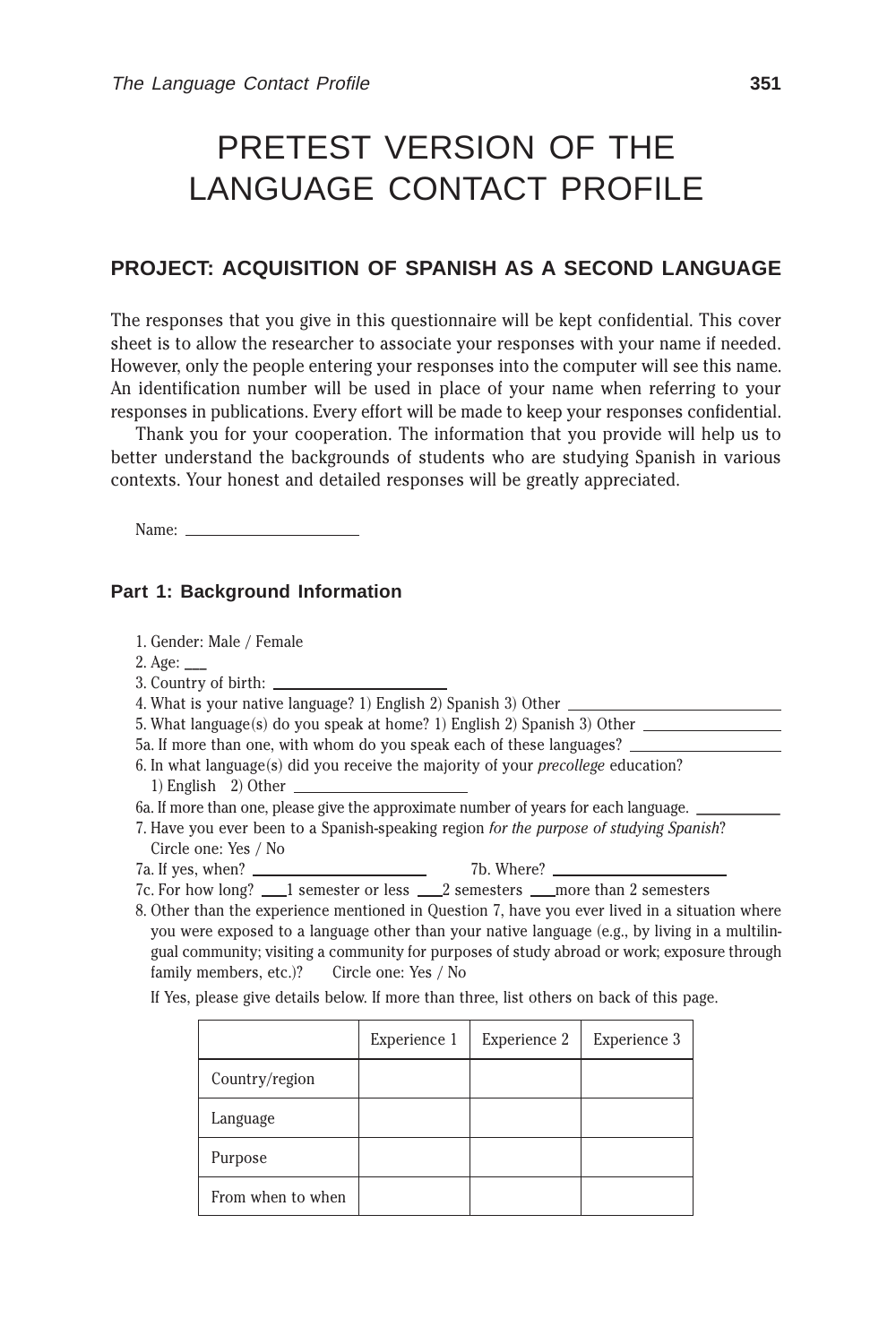9. In the boxes below, rate your language ability in each of the languages that you know. Use the following ratings:  $0$ ) Poor, 1) Good, 2) Very good, 3) Native/nativelike.

How many years (if any) have you *studied* this language in a *formal school* setting?

| Language | Listening | Speaking | Reading | Writing | Number of years of study |
|----------|-----------|----------|---------|---------|--------------------------|
| English  |           |          |         |         |                          |
| Spanish  |           |          |         |         |                          |
| Other    |           |          |         |         |                          |

10. Have you studied Spanish in school in the past at each of the levels listed below? If yes, for how long?

| a) Elementary school:                                                                                                                      | $\Delta$ No $\Delta$ Yes: $\Delta$ less than 1 year $\Delta$ -2 years $\Delta$ more than 2 years |
|--------------------------------------------------------------------------------------------------------------------------------------------|--------------------------------------------------------------------------------------------------|
|                                                                                                                                            | b) Junior high (middle) school: No Yes: less than 1 year 1–2 years more than 2 years             |
| c) Senior high school:                                                                                                                     | No Yes: less than 1 year 1–2 years _more than 2 years                                            |
| d) University/college:                                                                                                                     | $\mu$ No Yes: Less than 1 year $\mu$ -2 years more than 2 years                                  |
| e) Other (Please specify)                                                                                                                  |                                                                                                  |
|                                                                                                                                            | _No _Yes: _less than 1 year _1-2 years _more than 2 years                                        |
| $\mathbf{W}$ , the set of the set of the set of the set of $\mathbf{W}$ (state $\mathbf{W}$ is a set of the set of the set of $\mathbf{W}$ |                                                                                                  |

11. What year are you in school? (circle one):<br>Freshman Sophomore Junior Freshman Sophomore Junior Senior Graduate student Other 12. What is your major?

### **Part 2: All of the Questions That Follow Refer to Your Use of Spanish, Not Your Native Language, Unless the Question Says Otherwise**

- 13+ On average, how often did you *communicate* with native or fluent speakers of Spanish *in Spanish* in the year prior to the start of this semester? 0) never 1) a few times a year 2) monthly 3) weekly 4) daily
- 14. Use this scale provided to rate the following statements.

0) never 1) a few times a year 2) monthly 3) weekly 4) daily

Prior to this semester, I tried to speak Spanish to:

- $\frac{1}{2}$  a. my instructor outside of class
- b. friends who are native or fluent speakers of Spanish
- \_\_\_\_ c. classmates
- d. strangers whom I thought could speak Spanish
- e. a host family, if living in a Spanish-speaking area
- $f$ . service personnel (e.g., bank clerk, cashier)
- 15. For each of the items below, choose the response that corresponds to the amount of time you estimate you spent on average doing each activity *in Spanish* prior to this semester. a. watching Spanish language television

0) never 1) a few times a year 2) monthly 3) weekly 4) daily b, reading Spanish language newspapers

0) never 1) a few times a year 2) monthly 3) weekly 4) daily c. reading novels in Spanish

0) never 1) a few times a year 2) monthly 3) weekly 4) daily d. listening to songs in Spanish

0) never 1) a few times a year 2) monthly 3) weekly 4) daily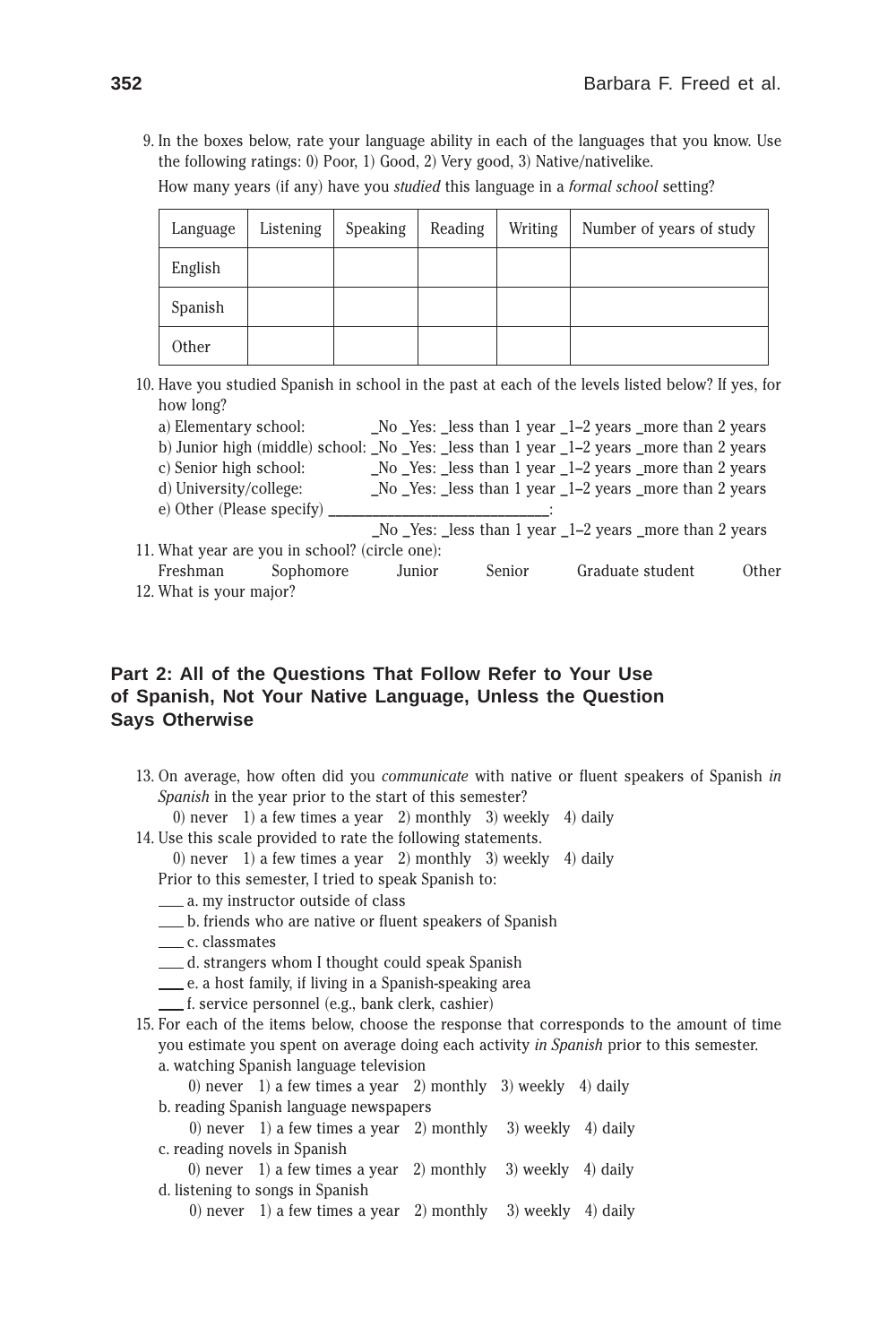e. reading Spanish language magazines 0) never 1) a few times a year 2) monthly 3) weekly 4) daily f. watching movies or videos in Spanish

0) never 1) a few times a year 2) monthly 3) weekly 4) daily

|             |               | 0) never 1) a few times a year 2) monthly 3) weekly 4) daily                                 |
|-------------|---------------|----------------------------------------------------------------------------------------------|
|             |               | List any other activities that you commonly did using Spanish prior to this semester.        |
|             |               | Please list all the Spanish courses you are taking this semester. This includes Spanish lan- |
|             |               | guage courses as well as content area courses taught in the Spanish language.                |
| Course name | Course number | Brief description                                                                            |
|             |               |                                                                                              |
|             |               |                                                                                              |
|             |               |                                                                                              |
|             |               |                                                                                              |
|             |               |                                                                                              |
|             |               |                                                                                              |
|             |               |                                                                                              |

## POSTTEST VERSION OF THE LANGUAGE CONTACT PROFILE

## **PROJECT: ACQUISITION OF SPANISH AS A SECOND LANGUAGE**

The responses that you give in this questionnaire will be kept confidential. This cover sheet is to allow the researcher to associate your responses with your name if needed. However, only the people entering your responses into the computer will see this name. An identification number will be used in place of your name when referring to your responses in publications. Every effort will be made to keep your responses confidential.

The information that you provide will help us to better understand the learning experiences of students of Spanish. Your honest and detailed responses will be greatly appreciated.

| ×<br>٧ |
|--------|
|--------|

|             | Name: the contract of the contract of the contract of the contract of the contract of the contract of the contract of the contract of the contract of the contract of the contract of the contract of the contract of the cont | Please indicate the Spanish language courses you are taking this fall semester.               |
|-------------|--------------------------------------------------------------------------------------------------------------------------------------------------------------------------------------------------------------------------------|-----------------------------------------------------------------------------------------------|
| Course name | Course number                                                                                                                                                                                                                  | Brief description                                                                             |
|             |                                                                                                                                                                                                                                |                                                                                               |
|             |                                                                                                                                                                                                                                |                                                                                               |
|             |                                                                                                                                                                                                                                |                                                                                               |
|             |                                                                                                                                                                                                                                | 1. Which situation best describes your living arrangements in Spain during the past semester? |

- a. 
I lived in the home of a Spanish-speaking family.<br>
i. List the members of the family (e.g., mother, fail
	- List the members of the family (e.g., mother, father, one 4-year-old daughter, one 13-year-old son).
	- ii. Did they speak English? Circle one: Yes  $/$  No
	- iii. Were there other nonnative speakers of Spanish living with your host family? Circle one: Yes / No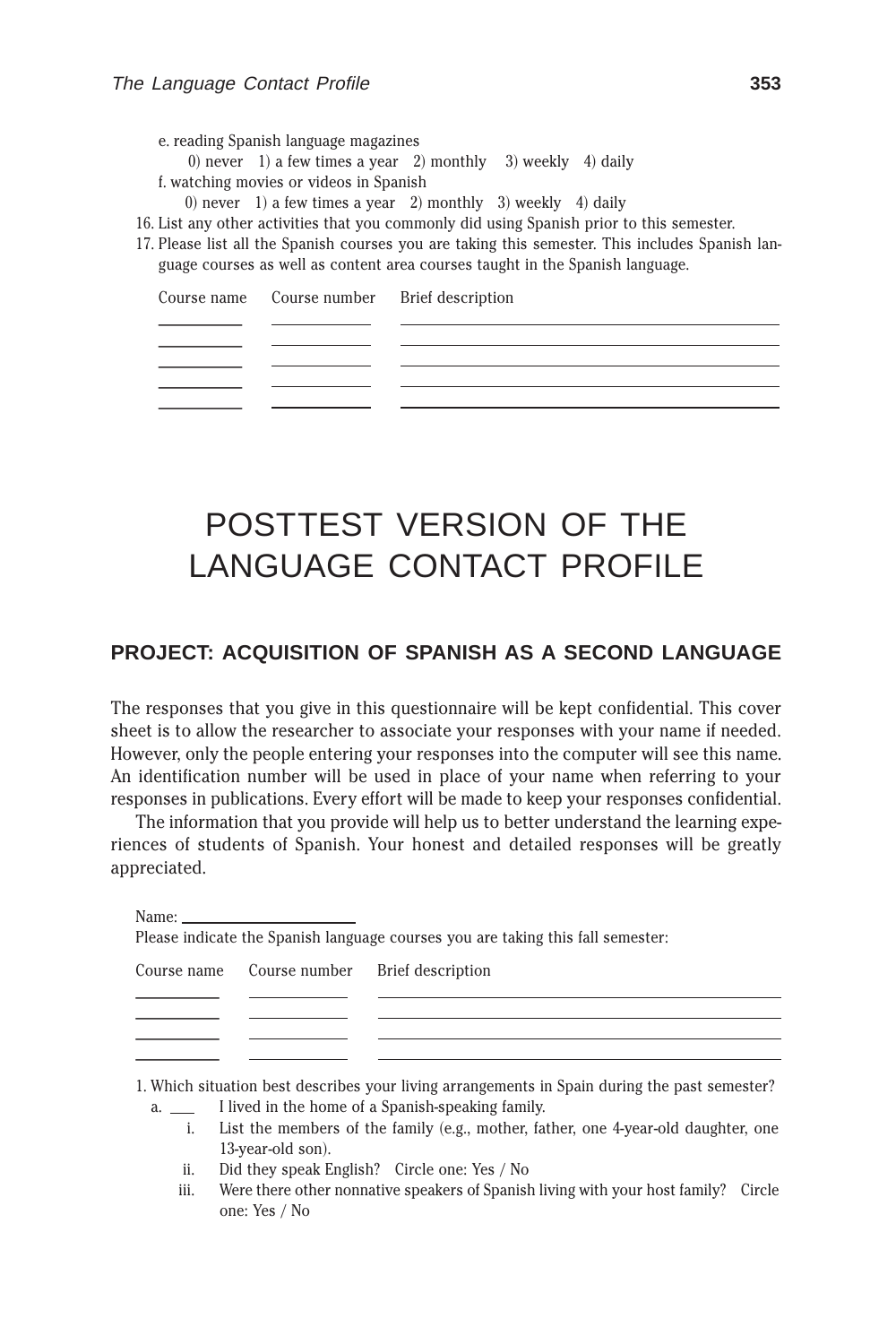b. 
I lived in the student dormitory.<br>
i. I had a private room. I had a private room. ii.  $\Box$  I had a roommate who was a native or fluent Spanish speaker. iii.  $\Box$  I lived with others who are NOT native or fluent Spanish speakers.  $c_{\cdot}$  I lived alone in a room or an apartment. d.  $\perp$  I lived in a room or an apartment with native or fluent Spanish speaker(s). e.  $\Box$  I lived in a room or an apartment with others who are NOT native or fluent Spanish speakers. f.  $\_\_$  Other. Please specify:  $\_\_$ For the following items, please specify: ~i! How many *days per week* you typically used Spanish in the situation indicated, and (ii) on average how many *hours per day* you did so. Circle the appropriate numbers. 2+ On average, how much time did you spend speaking, *in Spanish*, outside of class with native or fluent Spanish speakers during this semester? Typically, how many *days per week*?  $0 \t 1 \t 2 \t 3 \t 4 \t 5 \t 6 \t 7$ <br>On those days, typically how many *hours per day*?  $0-1 \t 1-2 \t 2-3 \t 3-4 \t 4-5$  more than 5 On those days, typically how many *hours per day*? 0–1 1–2 2–3 3–4 4–5 3+ This semester, outside of class, I tried to speak *Spanish to*: 3a. my instructor Typically, how many *days per week*?  $0 \t 1 \t 2 \t 3 \t 4 \t 5 \t 6 \t 7$ <br>On those days, typically how many *hours per day*?  $0-1 \t 1-2 \t 2-3 \t 3-4 \t 4-5$  more than 5 On those days, typically how many *hours per day*? 3b. friends who are native or fluent Spanish speakers Typically, how many *days per week*? 0 1 2 3 4 5 6 7<br>On those days, typically how many *hours per day*? 0–1 1–2 2–3 3–4 4–5 more than 5 On those days, typically how many *hours per day*? 3c. classmates Typically, how many *days per week*?  $0 \t 1 \t 2 \t 3 \t 4 \t 5 \t 6 \t 7$ <br>On those days, typically how many *hours per day*?  $0-1 \t 1-2 \t 2-3 \t 3-4 \t 4-5$  more than 5 On those days, typically how many *hours per day*?  $0-1$  1–2 2–3 3d. strangers whom I thought could speak Spanish Typically, how many *days per week*? 012345 67 On those days, typically how many *hours per day*? 0–1 1–2 2–3 3–4 4–5 more than 5 3e. a host family, Spanish roommate, or other Spanish speakers in the dormitory<br>Typically, how many *days per week*?  $0 \quad 1 \quad 2 \quad 3 \quad 4 \quad 5$ Typically, how many *days per week*? 012345 67 On those days, typically how many *hours per day*? 0–1 1–2 2–3 3–4 4–5 more than 5 3f. service personnel Typically, how many *days per week*? 0 1 2 3 4 5 6 7<br>On those days, typically how many *hours per day*? 0–1 1–2 2–3 3–4 4–5 more than 5 On those days, typically how many *hours per day*?  $0-1$  1–2 3g. other; specify: Typically, how many *days per week*? 012345 67 On those days, typically how many *hours per day*?  $0-1$  1–2 2–3 3–4 4–5 more than 5 4. How often did you use Spanish outside the classroom for each of the following purposes? 4a. to clarify classroom-related work Typically, how many *days per week*? 012345 67 On those days, typically how many *hours per day*? 0–1 1–2 2–3 3–4 4–5 more than 5 4b. to obtain directions or information (e.g., "Where is the post office?", "What time is the train to  $\ldots$  ?", "How much are stamps?") Typically, how many *days per week*? 012345 67 On those days, typically how many *hours per day*? 0–1 1–2 2–3 3–4 4–5 more than 5 4c. for superficial or brief exchanges (e.g., greetings, "Please pass the salt," "I'm leaving," ordering in a restaurant) with my host family, Spanish roommate, or acquaintances in a Spanishspeaking dormitory Typically, how many *days per week*? 012345 67 On those days, typically how many *hours per day*? 0–1 1–2 2–3 3–4 4–5 more than 5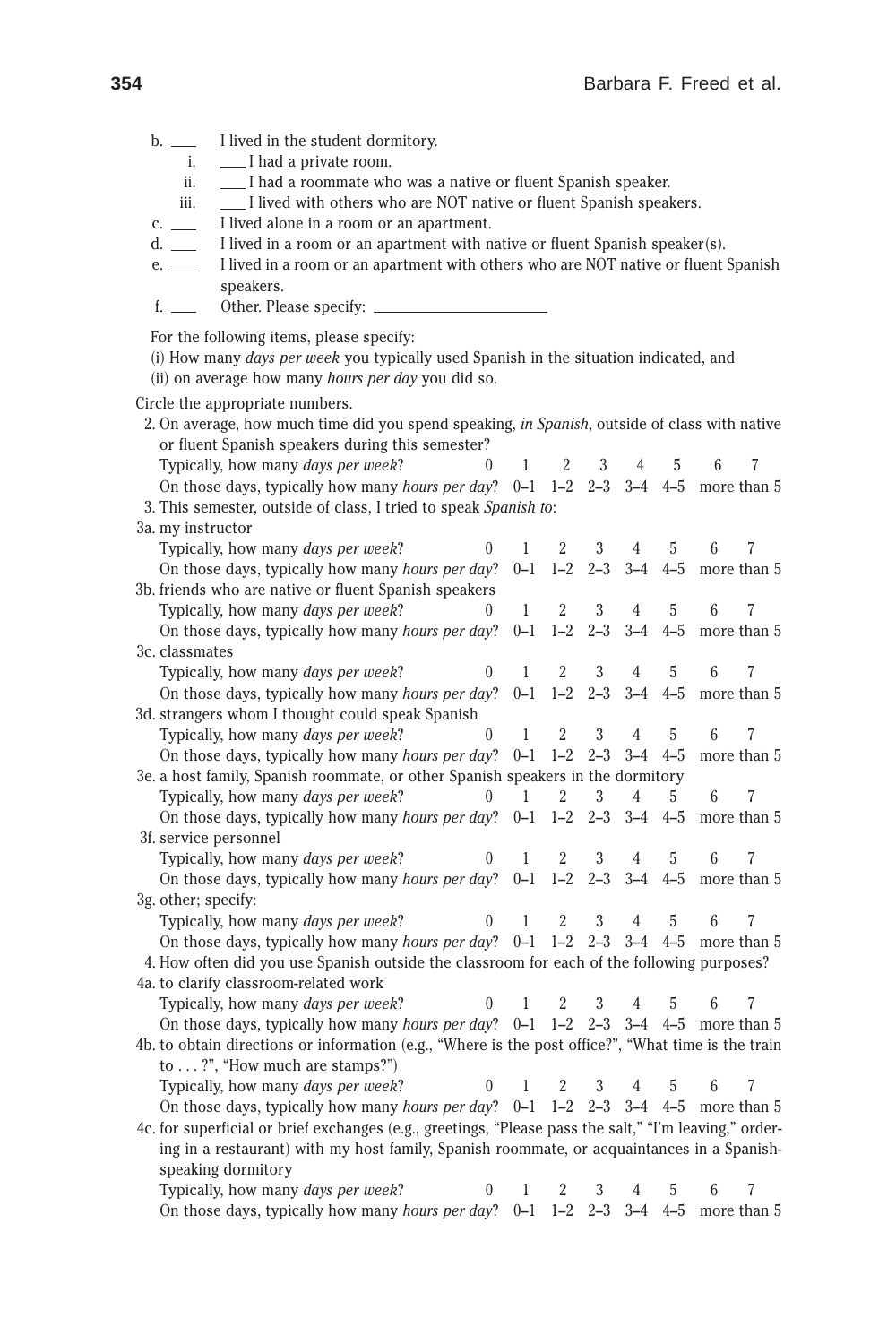| 4d. extended conversations with my host family, Spanish roommate, friends, or acquaintan-<br>ces in a Spanish-speaking dormitory, native speakers of English with whom I speak<br>Spanish |              |                |                         |         |           |   |                       |
|-------------------------------------------------------------------------------------------------------------------------------------------------------------------------------------------|--------------|----------------|-------------------------|---------|-----------|---|-----------------------|
| Typically, how many days per week?<br>0                                                                                                                                                   | 1            | 2              | 3                       | 4       | 5         | 6 |                       |
| On those days, typically how many <i>hours per day</i> ? $0-1$                                                                                                                            |              | $1 - 2$        | $2 - 3$                 |         | $3-4$ 4-5 |   | more than 5           |
| 5a. How often did you try deliberately to use things you were taught in the classroom (grammar,                                                                                           |              |                |                         |         |           |   |                       |
| vocabulary, expressions) with native or fluent speakers outside the classroom?                                                                                                            |              |                |                         |         |           |   |                       |
| Typically, how many <i>days per week</i> ?<br>$\Omega$                                                                                                                                    | 1            | 2              | 3                       | 4       | 5         | 6 |                       |
| On those days, typically how many hours per day? 0-1                                                                                                                                      |              |                | $1-2$ $2-3$ $3-4$ $4-5$ |         |           |   | more than 5           |
| 5b. How often did you take things you learned outside of the classroom (grammar, vocabulary,                                                                                              |              |                |                         |         |           |   |                       |
| expressions) back to class for question or discussion?                                                                                                                                    |              |                |                         |         |           |   |                       |
| Typically, how many days per week?                                                                                                                                                        | 1            | 2              | 3                       |         | 5         |   |                       |
| On those days, typically how many <i>hours per day</i> ? $0-1$ 1-2 2-3 3-4 4-5                                                                                                            |              |                |                         |         |           |   | more than 5           |
| 6. How much time did you spend doing the following each week?                                                                                                                             |              |                |                         |         |           |   |                       |
| 6a. speaking a language other than English or Spanish to speakers of that language (e.g., Chinese                                                                                         |              |                |                         |         |           |   |                       |
| with a Chinese-speaking friend)                                                                                                                                                           |              |                |                         |         |           |   |                       |
| Typically, how many days per week?<br>$\boldsymbol{0}$                                                                                                                                    | 1            | $\overline{2}$ | 3                       |         | 5         | 6 |                       |
| On those days, typically how many hours per day? 0-1                                                                                                                                      |              | $1 - 2$        | $2 - 3$                 | $3 - 4$ | $4 - 5$   |   | more than 5           |
| 6b. speaking Spanish to native or fluent speakers of Spanish                                                                                                                              |              |                |                         |         |           |   |                       |
| Typically, how many days per week?<br>$\theta$                                                                                                                                            | 1            | 2              | 3                       | 4       | 5         | 6 |                       |
| On those days, typically how many hours per day?                                                                                                                                          | $0 - 1$      | $1 - 2$        | $2 - 3$                 | $3 - 4$ | $4 - 5$   |   | more than 5           |
| 6c. speaking <i>English</i> to native or fluent speakers of <i>Spanish</i>                                                                                                                |              |                |                         |         |           |   |                       |
| Typically, how many days per week?<br>$\mathbf{0}$                                                                                                                                        | $\mathbf{1}$ | $\overline{2}$ | 3                       | 4       | 5         | 6 | 7                     |
| On those days, typically how many hours per day?                                                                                                                                          | $0 - 1$      | $1 - 2$        | $2 - 3$                 | $3 - 4$ | $4 - 5$   |   | more than 5           |
| 6d. speaking Spanish to nonnative speakers of Spanish (i.e., classmates)                                                                                                                  |              |                |                         |         |           |   |                       |
| Typically, how many days per week?<br>$\Omega$                                                                                                                                            | 1            | 2              | 3                       | 4       | 5         | 6 | 7                     |
| On those days, typically how many <i>hours per day</i> ? $0-1$                                                                                                                            |              |                | $1-2$ $2-3$ $3-4$ $4-5$ |         |           |   | more than 5           |
| 6e. speaking <i>English</i> to nonnative speakers of <i>Spanish</i> (i.e., classmates)                                                                                                    |              |                |                         |         |           |   |                       |
| Typically, how many days per week?<br>$\theta$                                                                                                                                            | 1            | 2              | 3                       | 4       | 5         | 6 |                       |
| On those days, typically how many <i>hours per day</i> ? $0-1$                                                                                                                            |              | $1 - 2$        | $2 - 3$                 | $3 - 4$ | $4 - 5$   |   | more than 5           |
| 7. How much time did you spend doing each of the following activities outside of class?                                                                                                   |              |                |                         |         |           |   |                       |
| 7a. overall, in reading in Spanish outside of class                                                                                                                                       |              |                |                         |         |           |   |                       |
| Typically, how many days per week?<br>0                                                                                                                                                   | 1            | 2              | 3                       | 4       | 5         | 6 | 7                     |
| On those days, typically how many <i>hours per day</i> ? $0-1$ 1-2 2-3                                                                                                                    |              |                |                         |         |           |   | $3-4$ 4-5 more than 5 |
| 7b. reading Spanish newspapers outside of class                                                                                                                                           |              |                |                         |         |           |   |                       |
| Typically, how many days per week?<br>0                                                                                                                                                   | 1            | 2              | 3                       | 4       | 5         | 6 |                       |
| On those days, typically how many hours per day?                                                                                                                                          | $0 - 1$      | $1 - 2$        | $2 - 3$                 | $3 - 4$ | $4 - 5$   |   | more than 5           |
| 7c. reading novels in Spanish outside of class<br>0                                                                                                                                       | 1            | 2              | 3                       | 4       | 5         | 6 |                       |
| Typically, how many days per week?<br>On those days, typically how many hours per day?                                                                                                    | $0 - 1$      | $1 - 2$        | $2 - 3$                 | $3 - 4$ | $4 - 5$   |   | more than 5           |
| 7d. reading Spanish language magazines outside of class                                                                                                                                   |              |                |                         |         |           |   |                       |
| Typically, how many days per week?                                                                                                                                                        | 1            | $\overline{2}$ | 3                       | 4       | 5         | 6 | 7                     |
| On those days, typically how many hours per day?                                                                                                                                          | $0 - 1$      | $1 - 2$        | $2 - 3$                 | $3 - 4$ | $4 - 5$   |   | more than 5           |
| 7e. reading schedules, announcements, menus, and the like in Spanish outside of class                                                                                                     |              |                |                         |         |           |   |                       |
| Typically, how many days per week?<br>$\theta$                                                                                                                                            | 1            | $\overline{2}$ | 3                       | 4       | 5         | 6 |                       |
| On those days, typically how many <i>hours per day</i> ? 0–1                                                                                                                              |              | $1 - 2$        | $2 - 3$                 | $3 - 4$ | $4 - 5$   |   | more than 5           |
| 7f. reading e-mail or Internet web pages in Spanish outside of class                                                                                                                      |              |                |                         |         |           |   |                       |
| Typically, how many days per week?<br>0                                                                                                                                                   | 1            | 2              | 3                       | 4       | 5         | 6 |                       |
| On those days, typically how many hours per day?                                                                                                                                          |              | $0-1$ 1-2 2-3  |                         | $3 - 4$ | $4 - 5$   |   | more than 5           |
| 7g. overall, in listening to Spanish outside of class                                                                                                                                     |              |                |                         |         |           |   |                       |
| Typically, how many days per week?<br>$\overline{0}$                                                                                                                                      | 1            | 2              | 3                       | 4       | 5         | 6 | 7                     |
| On those days, typically how many hours per day? $0-1$                                                                                                                                    |              | $1 - 2$        | $2 - 3$                 | $3 - 4$ | $4 - 5$   |   | more than 5           |